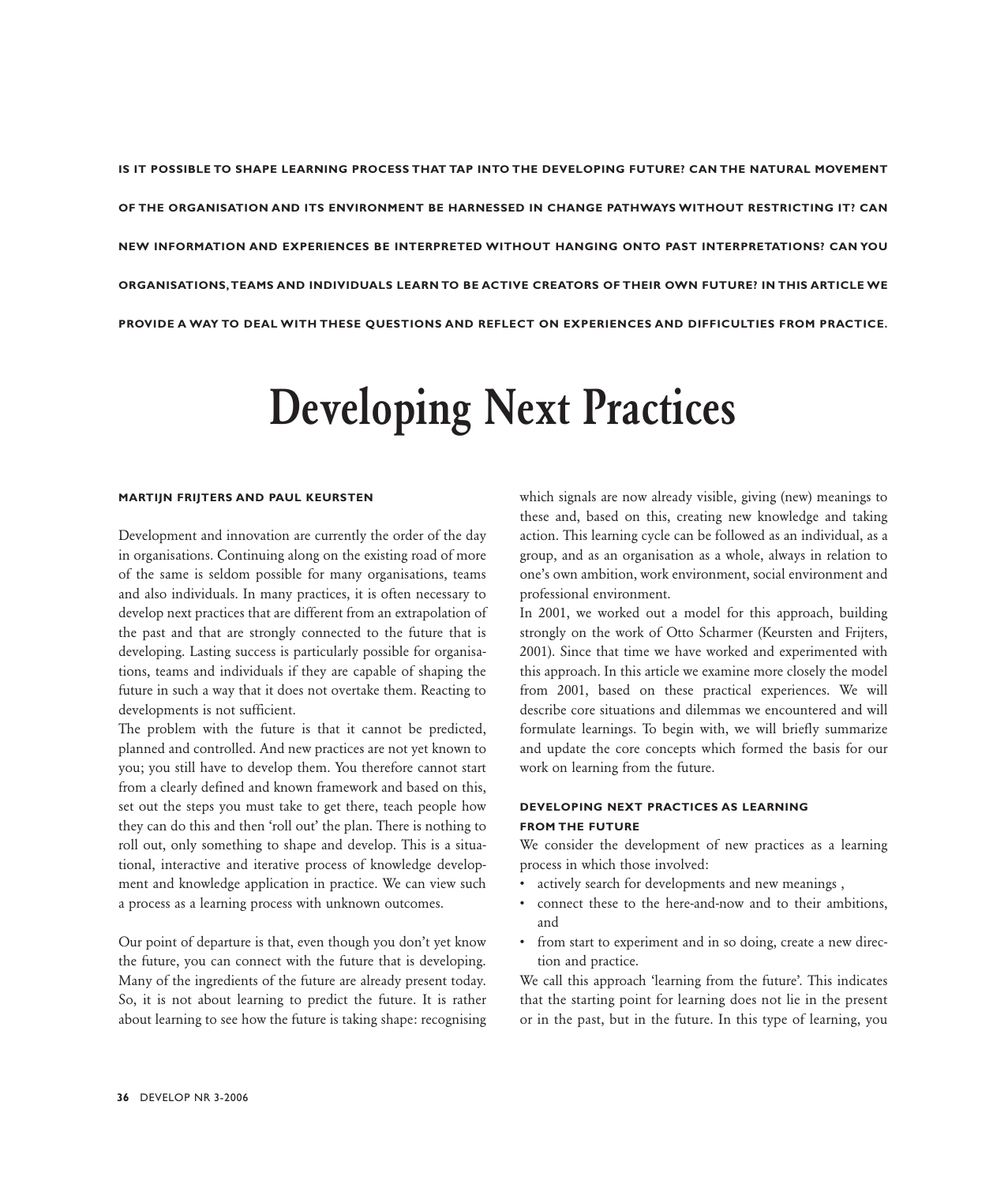

start from the future which is unfolding and actively take part in this development. The essence of learning from the future is in connecting the developing future to the practice of today. Central to this is learning to see concrete possibilities for innovation in the here-and-now. Possibilities that can immediately be exploited, that can provide new angles and solutions. These are possibilities we often do not see if we use the eyes of today, but which we can see if we look with the eyes of the developing future.

So it is all about:

- learning to see developments and patterns in developments by looking from new perspectives and thereby seeing new opportunities,
- developing new knowledge from this new perspective that enables to take unusual actions.

It differentiates itself herein from learning which builds on the past. Learning from the future is orientated towards innovation and breaks with the dominant way of thinking from the past. This is almost impossible to do on your own; interaction with others combined with the different points of view of different people is often necessary in order to discover new perspectives.

Based on interviews with over 150 scientists, entrepreneurs and social leaders, Scharmer and others have developed a U–model which beautifully illustrates the essence of learning from the future (see fig. 1, based on Jaworski & Scharmer, 2000; Senge, Scharmer, Jaworski, Flowers, 2004). It also provides a useful starting point for implementing these processes within organisations.

Core elements in this process are (see also Senge, Scharmer, Jaworski & Flowers, 2004):

- Postponing meaning and judgement:
	- observing without directly drawing conclusions; actively keeping apparently unrelated information consciously in your awareness so that new and fresh ways of understanding the situation eventually evolve;
	- recognising and examining our own assumptions and judgements; cultivating the ability to be more conscious of our thoughts (often our thoughts hold us, instead of us holding our thoughts);
	- dealing and coping with lack of clarity, uncertainty, anxiety and the insecurity that comes with this.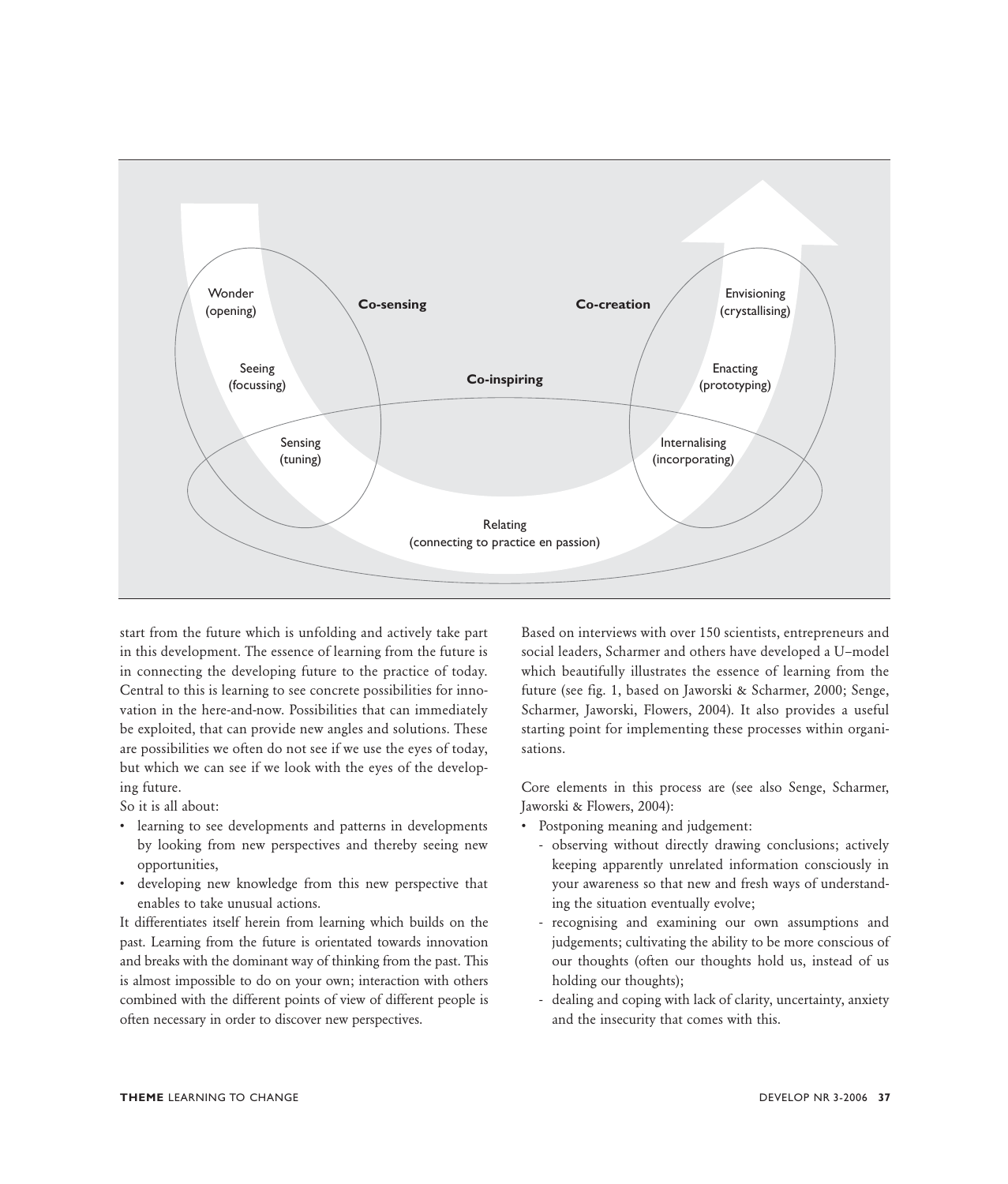- Seeing the whole picture:
	- looking at how the whole fits together instead of looking at separate elements;
	- seeing yourself as a part of the whole you are looking at (the duality between the observer and the observed disappears) and thereby also seeing your own contribution to how the whole takes shape;
	- starting from the awareness that you yourself are (partly) the cause of problems, you can discover new possibilities to realise what you really want;
	- looking at the generative process which underlies what we see: turning our attention to the source of what we can now see (more than on the object itself).
- Sensing:
	- by consciously connecting yourself with the reality as it develops and seeing yourself as a part of this without imposing old frameworks, you become more and more able to sense what is happening;
	- you develop a view of the developments connected with who you are and what you want;
	- taking position according to your vision of what is coming and from there setting your course. In this process, the clarity about what is happening grows.
- Connecting:
	- breaking free from everyday routines and behaviours and letting go of control; acting spontaneously, doing what you instinctively feel is necessary;
	- connecting yourself to the whole based on the questions: what is my potential and what part can I play? What do we/I want to realise, what is our/my intention?
- Experimenting (prototyping):
	- enacting your intention by actively experimenting; through this active experimentation we learn to better know and recognise what the essentials are;
	- the iterative process of modelling, simulating, connecting with others, adjusting, crystallising;
	- being open to feedback and also continuing to observe yourself without overreacting to every dissenting signal.

This is no easy process. It demands quite a lot: a high level of consciousness, dealing with uncertainty and not knowing, combining new perspectives with current reality, and dealing with yourself. The last can be the hardest: the confrontation with your own limits, habits and beliefs, and the observation that some of are not helpful for new futures.

#### **EXPERIENCES AND REFLECTIONS**

It is all well and good that this can be written down like this and also that the future can be conceptualised in a schematic process. However, how is it in reality where things never neatly follow a diagram? Our experiences are mixed. It continues to be a case of searching and experimenting. Sometimes a breakthrough can be reached, sometimes not. One moment there is a lot of energy and inspiration, another moment these fade away. In this paragraph, we share our experiences and the lesson we have learnt from these experiences.

### **WHAT DOES THIS EXPERIENCE TEACH US?**

- The method we followed on the first day (the left side of the U) appeared to work well in freeing people and arousing enthusiasm, but it was still insufficient to really assimilate new perspectives. Back in one's own practice, that new perspective and switching between different perspectives are less easy. The current thinking in everyday practice quickly becomes dominant again. Probably there is also the effect we all recognise when you come across something new which appeals to you. Initially you notice in particular the positive aspects (what a beautiful house, I can already picture us living there) but on the second encounter, the practical objections come to the fore (it is much further to drive to work, the garden is actually rather small, …).
- Working out a scenario yourself is a learning process in which you practice envisaging the possibilities of that scenario and to deal with practical issues from that perspective. It also creates ownership: by working out the details it becomes increasingly your own perspective. That makes it powerful and at the same time inhibits the access of others to the scenario.
- A dilemma arises: at the start of developing a new scenario you need people who have ideas about it and are able to think these through. The generating of ideas succeeds mainly if you also believe in that scenario. At the same time there is a risk that this forming of groups on the basis of affinity leads to polarisation; the preferences and the differences become more explicit.

# **WHAT DOES THIS MEAN FOR IMPLEMENTING EARNING FROM THE FUTURE?**

Changing perspective just once is not enough. More interactions and more frequent changes are necessary. That is something which most of us are not used to, but it is this flexibility in thinking from various perspectives, which is of impor-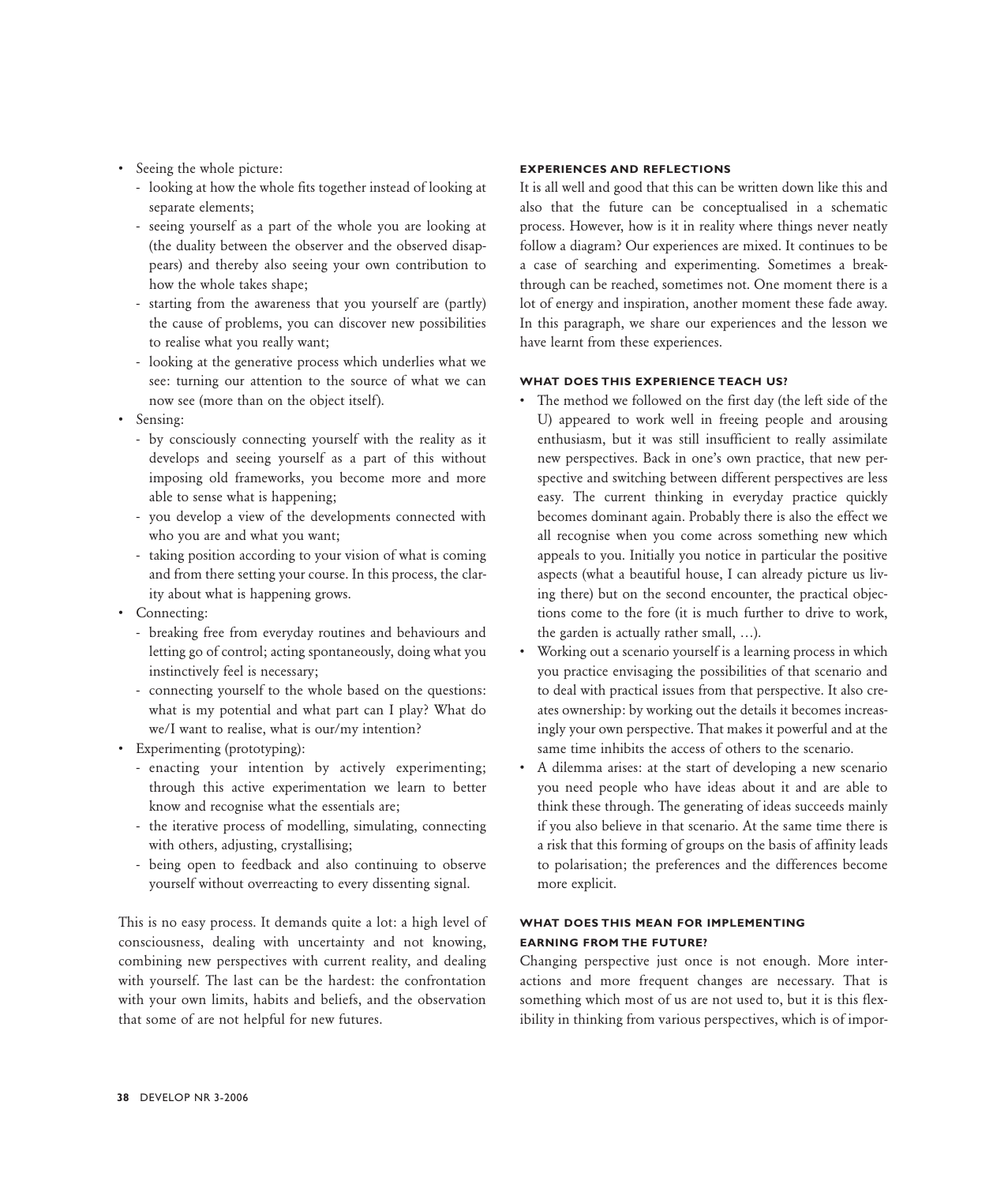## **Case 1: transport control at the Dutch Railways**

In the setting of a beautiful estate in the woods we were able to work for two days on innovation.The future of transport control was going to change drastically and the group wanted to have maximum influence on the changes which were certainly going to take place. On the first day, intensive discussions were held in the garden about the developments in and around the NS [Dutch Railways].The focus on these developments helped in letting go of the daily reality, the daily demand on production and solutions in the here-and-now. The developments which people saw around the NS were subsequently linked to the personal ideas about roles: what is our contribution now? What contribution do we want to make in the future?

The discussion and the possibilities which emerged were so inspiring that on the very same day new perspectives on the future took shape, initial steps towards scenarios which were partially near and partially far away from the present reality.The perspective which was furthest away seemed to bring the most

tance in shaping an unpredictable future. It demands a series of interventions taking the aforementioned points into consideration:

- An initial one in which you help people to open up for new perspectives, create enthusiasm and make connections based on affinity;
- A second one in which, per scenario, you help the each scenario group to strengthen the connection between their scenario and the present practice (integrating the first and second visit to an attractive new house);
- A third one in which, after a scenario is worked out in more detail, you facilitate the interaction between groups that have worked on different scenarios: through investigating each others scenario and through critical and generative dialogue, each scenario is being refined. (This is not yet the moment to make a choice for the most appealing one);
- A fourth one in which concrete situations in the current practice are examined and worked out based on the thinking of all the scenarios in order to think through the consequences of each scenario for the here-and-now (in mixed groups).

enthusiasm and inspiration:"that is what we are really good at", "that is where our added value lies".

On the following day, the future scenarios were elaborated in groups.These groups were formed on the basis of affinity.After the presentation of the details, the mood swung around, The vista which on the first day had seemed the most inspiring was now much less positively greeted: "That is still in the future", "that is too far removed from the present reality", "that is not yet possible in this company." The working groups saw their own scenario as the most desirable and realistic: support and belief in the perspectives which were really innovative with respect to the present practice seemed mainly to come from those who had worked out the details.They had already 'lived' the scenario for a short time. But the fear that this would not be well received back in their own organisation, and the disbelief in the possibilities strongly influenced the mood of the day. The tendency was to strategically build further on the current practice; more of the same after all ...

#### **WHAT DOES THIS EXPERIENCE TEACH US?**

Postponing meaning and judgement is very difficult. Whatever colleagues say is first regarded from one's own point of view. "The theory determines what we see".

In order to learn to see one's own views, it is necessary to examine the moment at which people get into a disagreement. Here lies the chance to learn; what is the assumption I am making here which determines what I see and how I react? The awareness of this assumption is the start of a personal learning process. A third person to guide this process is indispensable. Precisely because you are yourself strongly connected to your assumptions, of which you are often not aware, reflection is necessary to be freed from them. Through the reflection you learn to see the 'map' which you always see. By becoming aware that you see the map and not the landscape, you can let go of your assumptions and there is room for another reality. The third person thus supports the conversation especially in cases of disagreement (a situation in which people cling onto their own theory or map), by providing the possibility of learning to see one's own assumptions. This third person hereby also supports the possibility of a further-reaching connection; one that goes beyond the discussion.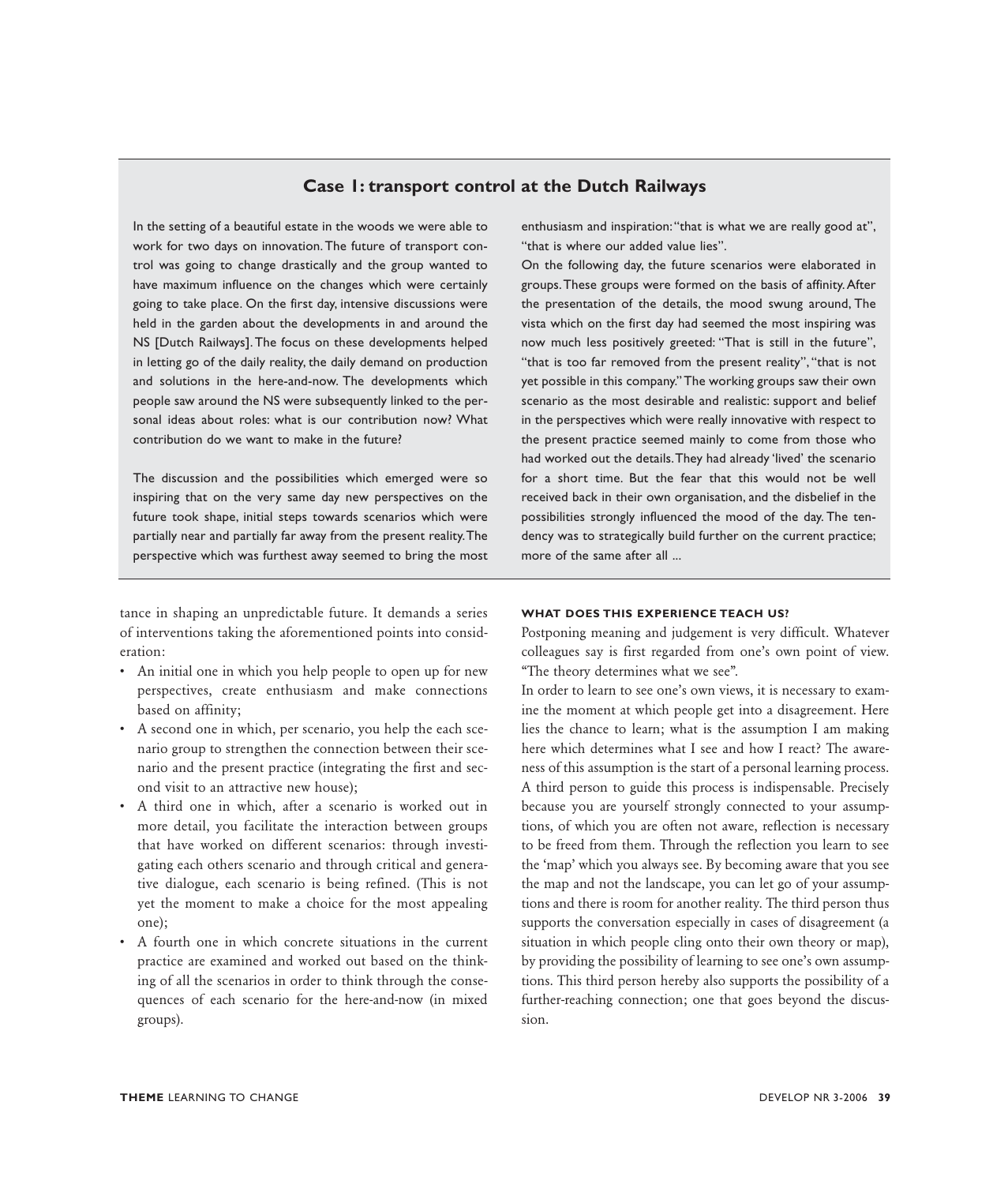# **Case 2: Renewing NS Opleidingen [Dutch Railways Training Institute]: postponing judgements and exploring perspectives**

NS Opleidingen was at the start of a transformation process. In the starting phase, dialogue meetings were held to look together at developments and to explore the meaning of these. On each occasion, six people would meet for a good conversation about the work, the customer, the organisation and the future. Everytime, a mix from the entire organisation was present; learning consultants, designers, trainers, managers, staff and members of the support teams.The atmosphere was good; everyone felt welcome to make a contribution.Also, the word had spread: previous participants talked positively about their meeting, which made more people wanting to get involved.

Central questions in each conversation were:

- Which important developments do we see in the NS (our client) and the environment?
- Which products and services will we deliver in the future in line with these developments?
- To which questions can we already respond well?
- To which questions do we presently not have a good answer?
- What is characteristic about how we do things?
- What are typical NS Opleidingen reflexes?
- What is characteristic of our behaviour towards the customer?
- What images/characterisations do customers have about NS Opleidingen?
- What images/characterisations do you have yourself about NS Opleidingen?

Two of the conversation rules we agreed on beforehand were;

- Build on each other.When you want to speak, indicate which of the points you want to expand on or relate to. This connects, both in terms of content as well as between the participants.
- Do not argue about images/perceptions. When talking about percetions you easily enter into discussion. People don't agree with the image that the other has sketched. It doesn't make any sense to debate about perceptions; they are always true, they exist whether you share them or not. It is important to know them and understand where they originate from.

These rules were very valuable. Often there was a tendency to get into an argument. The now explicit perceptions often confronted others with realities they did not know (or wanted to know) or which they interpreted very differently.The colleagues one had worked with on a daily basis sometimes appeared to have very different views.And valuing and examining these views, not judging but connecting to different views, is not easy. Intervening in this seemed to be necessary every time, and this created learning moments for all. Eventually, this resulted in succeeding to allow different views to exist alongside each other and to making them visible to everyone. In this way people also learnt to lead such conversations with colleagues and clients and to examine together the meaning of differing perceptions in a non-judgmental way.

## **WHAT DOES THIS MEAN FOR IMPLEMENTING LEARNING FROM THE FUTURE?**

It is necessary to learn to see differences and to dare to allow them to emerge. Based on this, an open an future oriented dialogue becomes possible.

This learning is a personal process that happens in interaction with others. It seems slow but has a large impact because it is irreversible. If you have seen your own assumptions, you are aware of them and have the possibility to examine new assumptions which make another reality possible. If you take this step too quickly, no room is made for the future and there is a strong likelihood that the future will be more of the same and that the usual patterns will continue to exist.

In implementing this process, a third person (facilitator) is much needed. He supports the individual reflection on assumptions as well as the relationship between the people in the discussion. He must be able to put underlying views into words, take people out of the discussion and bring them to reflection.

The move the facilitator must be able to support is that of debate to dialogue. In this move, uncertainty arises; if my assumption is merely an assumption, and this is also the case for the assumption of the other; what then is true? The facilitator must allow this uncertainty to exist without it being a hindrance.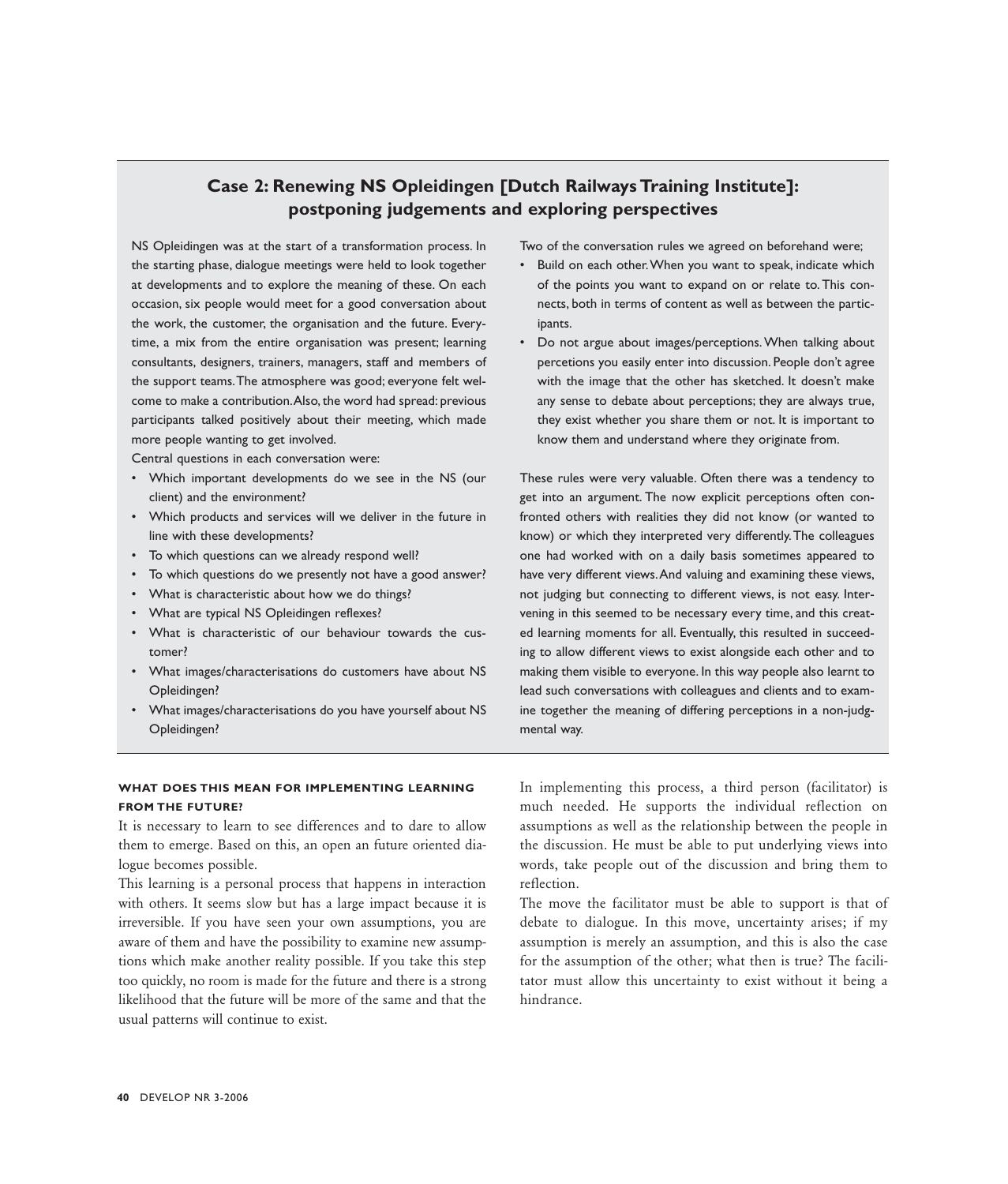# **Case 3: Renewal of NS Opleidingen: sensing and connecting with reality as it unfolds.**

We met weekly in a room with a view on the railway line.The setting couldn't have been more appropriate: while the trains rolled past we were busy elaborating a future scenario. The working group was supported by their peers and facilitated (with time) by the organization.

One of the participants, whom we will call Peter, became more and more passionate. Initially rather reserved and not without scepticism, he nevertheless got into it.The future scenario really started to come alive for him and in xploring practical consequences, he went further than anyone else. His energy and activity grew because he had gradually started to believe in the new future. His influence and the possibility that this future could become a reality inspired him strongly. He interviewed people, introduced new ideas in real projects and advanced his propositions all the way to the highest leader. He had really connected himself to this future and was already experiencing it, mostly by doing a lot. He stepped into the new future and so began to also see it. Some colleagues of Peter were less enthusiastic.They regularly sent replacements and didn't link up with the interim products. They did not experience any challenging tension between the future scenario and the present reality.They did not believe in it: first see, then believe.The future both as a concept and as an image did not have any appeal for them: it didn't exist. Moreover there was scepticism.The real choices about the future had after all already been made, of this they were convinced.

#### **WHAT DOES THIS EXPERIENCE TEACH US?**

A personal connection is a requirement for learning from the future. At the same time, this connection cannot be forced. This demands a special skill from the leaders and facilitators; you can only invite and entice participants to connect. Pressure and control do not work in the creation of a future.

Allowing the future to evolve by doing is the only way to make contact with it. Peter is a good example of this. He is entrepreneurial: seeks others, takes a position and organises activities. Without this activity everything remains just an idea. For Peter, this offers a personal positioning with respect to the future; it becomes his future. In short, personal involvement is essential. As a representative for a group of stakeholders, you will not engage to develop an inspiring future but will react and test. You cannot take part as a functionary or replacement, only as an individual acting from your own convictions, motivations and creativity. As a facilitator you can invite and entice. The choice to really step on board lies with the person. It is important to ask this and to make it explicit so that you know where you stand with each other. In this phase of the process, a tricky dilemma becomes visible. The natural tendency in uncertainty is to stand still and watch, to see what will happen. This however only produces the sense that you remain an outsider and without influence. You don't experience by acting yourself which makes the future remain abstract. The future can only be found by doing, by actively exploring, especially in times of uncertainty.

# **WHAT DOES THIS MEAN FOR IMPLEMENTING LEARNING FROM THE FUTURE?**

Personal engagement and experience is essential for these learning processes. To this end activities must be organised which elicit doing, creating and connecting to people outside your direct peer group. Think of: creating a project proposal with a heterogeneous team, designing a new work flow after a merger, designing a new product. This also demands dealing with uncertainty. It is precisely because you are prepared to let go of your own views that you are open to others. But you don't know beforehand what you will encounter. It is then when uncertainty is high and you need to keep on exploring and moving.

This is not easy for facilitators to implement. It is possible to stimulate and support it. You can entice people and challenge them to allow the uncertainty to exist. You can create safe environments for experimentation. You can set up situations that allow for coincidence but without determining beforehand what will happen. The demands made on the facilitator are the same as those made on the participants.

I have also experienced this personally. Every year I walk to Santiago de Compestela with a friend. It happens regularly that we don't know precisely where we are anymore. Then we stop and look at the map. Using the map we try to determine our location. This usually leads to discussion but seldom to any certainty about where we actually are. It is often only when we decide to carry on walking in order "to see" that what we have seen on the map becomes clear. In moving and shifting we begin to understand how our route runs. We seldom discover this solely by looking at the map. Our route unwinds as we take it, as we walk it. If we stay still, the uncertainty remains and we do not see where the route is leading.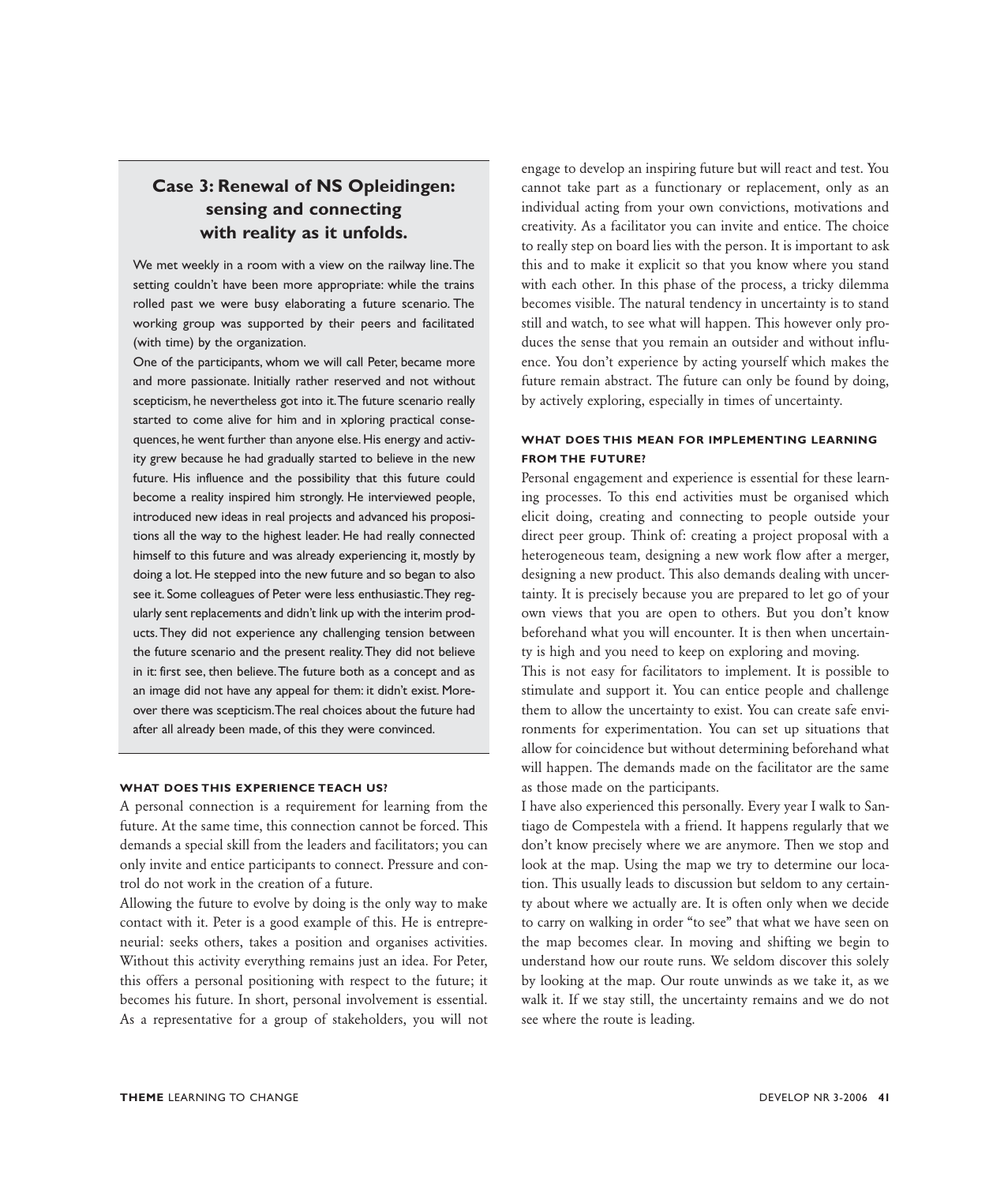# **Case 4: ROC in Amsterdam; next practices in examination**

In a lovely hotel in Amsterdam we came together with 22 people in the morning.The hotel was run entirely by students of the hotel school. This created a pleasant atmosphere which was characteristic of young people who are given the space to experiment and to learn a profession. This was precisely what our group stood for. All participants worked in same large educational organisation, the task now was to explore together the future of how examination is dealt with in education.

The beautiful and large room seemed to be unsuitably furnished for us. For our interactive process we wanted to be able to easily work in small groups but the huge heavy table in the middle was really hampering this.

After an introduction about examination we did our best under the circumstances and nevertheless divided into four groups in four corners of the room in order to discuss our impressions. Different perceptions about the future of examination were laid out side by side in a calm and reflective conversation. Our own context was also not forgotten. Tensions were regularly named which arose from different interests; interests with respect to the field of work, the teacher, the student, the directors and the Ministry. These conversations were written down as directly and literally as possible on flipchart sheets.

After one hour, all of these sheets were laid on the ground; the room unfortunately had no facilities for hanging up the sheets.This resulted in the border around the entire room being covered with huge flipchart sheets, in all colours and handwriting.

The group was by now fairly free from the daily reality of meetings, teaching, writing policies and consulting. More jokes were being made and now and then, someone would call out something through the room to someone else on the other side.The atmosphere was looser, more cheerful and more open.

Thereafter, the participants paired up and discussed with each other as they walked past all the sheets.

First of all we gave meaning to all the information:

• What is striking? What are the essential issues? Where are tensions? Where is the strength which is already present? Where are the challenges?

And after that we searched for core questions and core dilemmas:

• What are the crucial questions which our educational organisation is facing? What are the core dilemmas?

Then we enlarged the duos to groups of four and in sharing the answers to the first questions we started to search for direction;

• What are the most important directions which we as an educational organisation could follow in our development? What are the points of departure for these directions?

Finally, we together made a choice for four possible directions.After the lunch, we would come to grips with working out each of the different directions. This offered the possibility of better understanding the consequences of these directions.

After lunch, we set to work in four groups. Everyone chose to participate in a group based on preference and/or curiosity.The groups set off with the following questions:

- What do the various points of departure mean?
- What is the identity of our educational organisation within each window?
- What value do we offer with respect to relevant questions in that window?
- How do we connect to our environment from this window?
- What does this mean for the products and services which we offer? Which particular competences does that require?

Each group prepared a short presentation in which they could 'lay out' their case for their colleagues.

At two in the afternoon we stopped, full of inspiration about the possible future and enthusiastic that we could achieve so much in such a short time.This morning formed the beginning of a process which continued for a long time.